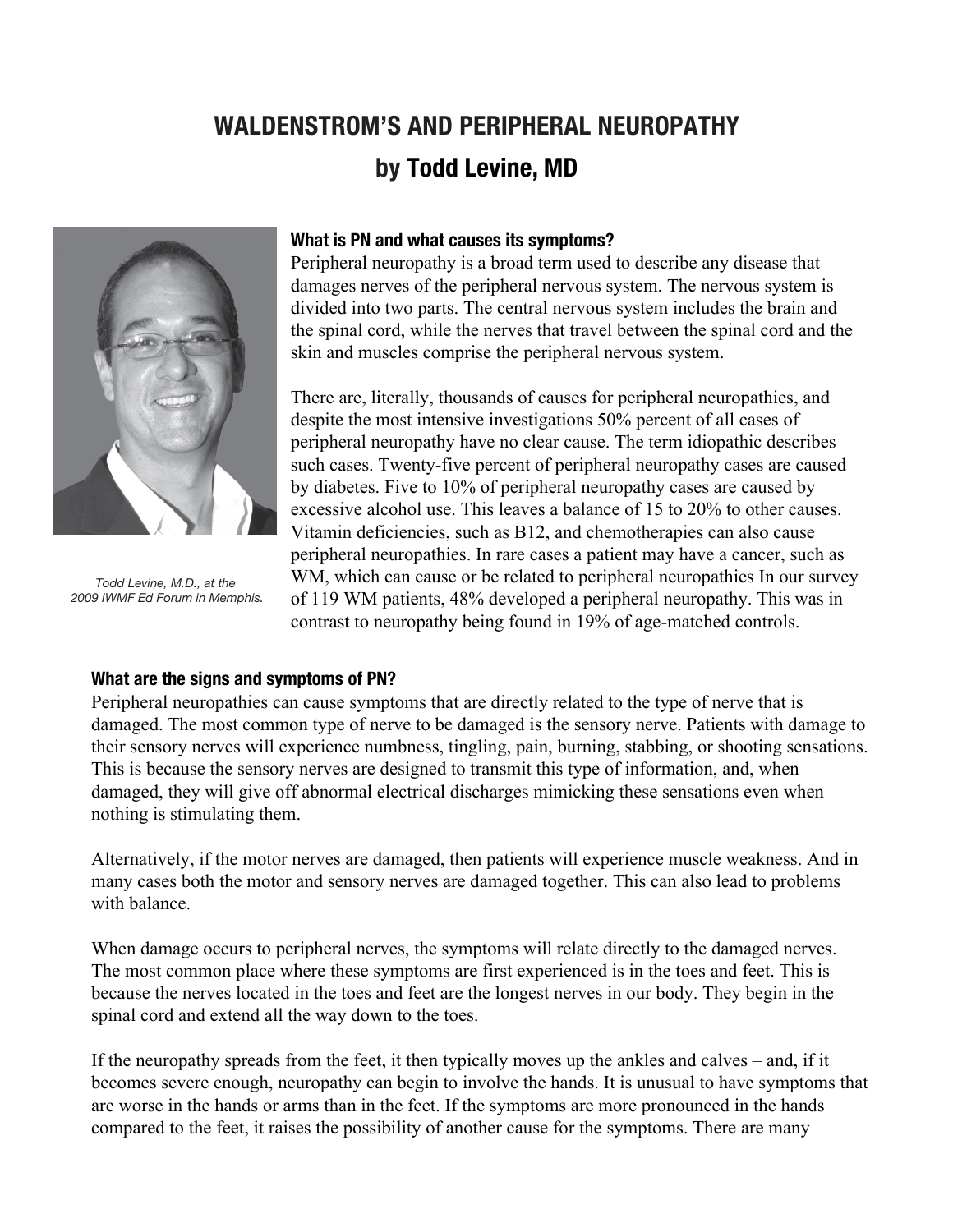other causes of numbness, pain, or weakness in addition to peripheral neuropathy. Other potential causes include pinched nerves around the spinal cord (called radiculopathy), pinched nerves in the arms such as carpal tunnel, orthopedic issues such as plantar fasciitis or spinal stenosis, or vascular insufficiency. All can cause symptoms that are similar to peripheral neuropathy. It is, therefore, important to see a doctor who understands how to diagnose and treat peripheral neuropathy because many of these mimics of peripheral neuropathy are actually more treatable than PN.

#### **How is PN diagnosed?**

If you have symptoms that are mentioned above, then you need to see a physician who can take your history, perform an examination, and determine if you have PN. However, because there are so many conditions that can have similar symptoms, there are only a few ways to determine for sure if you have peripheral neuropathy. The most common way is to do the test called Nerve Conduction Study (NCS).

This test uses electrical impulses to activate your nerves and study the way in which the nerves carry these impulses. For most patients, this test can detect whether there is damage to the peripheral nerves. If a neuropathy is suspected and the NCS is negative, then that result suggests that only the smallest nerves may be damaged. The nerves carrying information about sensations are too small to detect with NCS. In this case small, relatively painless punch biopsy of your skin can be done to actually look at these small nerves under a microscope and see if they appear damaged. The technique of examining these small fibers involves using an antibody to stain for the small fibers and then counting the number of nerve fibers per millimeter of skin. This technique is only available in a few specialized centers, but samples from any location can be shipped to the centers that perform Epidermal Nerve Fiber Counting.

Once you are diagnosed with PN, the focus switches to see if a cause can be determined. This is traditionally done through an extensive series of blood tests to look for the known treatable causes of peripheral neuropathy. If the blood tests do not give a specific answer and the neuropathy is aggressive, some patients will undergo a biopsy of a large nerve. In this way pathologists can study the nerve and see if the biopsy determines a specific cause for the neuropathy.

In many cases no specific test can answer the question as to what caused the neuropathy. In some of these cases the neuropathy can be attributed to other diseases or conditions that a person has, such as diabetes, heavy alcohol consumption, or a cancer known to be associated with PN. In the case of Waldenstrom's, we know that 48% of WM patients will develop neuropathy associated with WM. But keep in mind that neuropathy in a WM patient may be due to a number of reasons, including those listed above, and that it therefore can still be difficult to diagnose whether the PN is from WM. The only way to be certain is to test to see if the abnormal antibodies that directly attack the peripheral nerves are in your blood. There are several IgM antibodies that have been associated in this way, such as anti-MAG (Myelin Associated Glycoprot[ein\) or sulfat](http://stage-iwmf.newtarget.net/sites/default/files/docs/Torch_2014_3_August.pdf)ide (a sulfur-containing lipid [fat] associated with the myelin layer). In our study of 119 patients with WM only 5% had antibodies to MAG and only 4% had antibodies to sulfatide. So it is important to rule out other causes of PN even if you have WM.

## **How is Peripheral Neuropathy treated?**

The treatments for PN are directed at their underlying cause. So if the patient has diabetes, the best treatment is to control blood sugar, follow an appropriate diet, and exercise. If a patient has a vitamin deficiency then this can be corrected.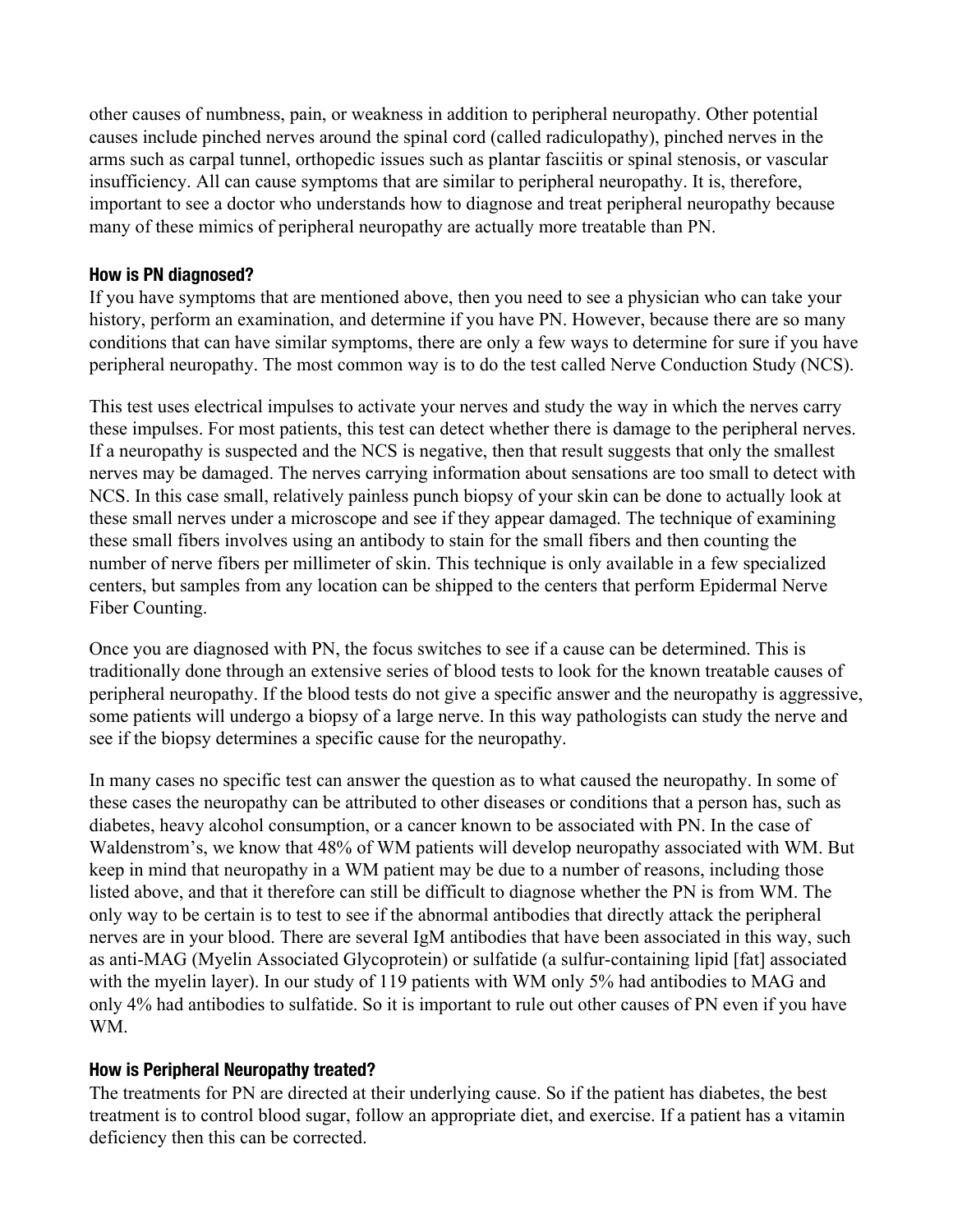If the PN is caused by one of the abnormal proteins in the blood, then lowering the level of the antibody in the blood will treat the PN. The antibody level can be lowered using chemotherapy or by directly removing the antibodies through plasmapheresis. These treatments may lower the level of the IgM; however, plasmapheresis is both time consuming and expensive and its effect is of short duration. Moreover, most patients with peripheral neuropathies have relatively mild symptoms that do not progress to severe neuropathies, and there is not much evidence to show that starting therapy with chemotherapy or plasmapheresis for a mild neuropathy will delay the progression to a more severe neuropathy. Most cases of PN associated with abnormal antibodies are mild and remain that way. So it is rarely worth the risk of aggressive therapy early on. Such decisions should be discussed with a doctor familiar with these types of neuropathies, in other words with a neurologist who specializes in diseases of the peripheral nerves.

Even if there is no specific treatment for the underlying cause of the neuropathy, there are many treatments available that reduce the pain and the symptoms of PN. Such treatments are very commonly used in all forms of neuropathy and include amitriptiline, gabapentin, pregabalin and duloxetine. These agents can reduce the symptoms of PN by up to 50%. If the pain is uncontrollable even when these drugs are taken, then many patients will use narcotic medications such as oxycodone or methadone to reduce their pain. In these cases it is preferable to be followed by a pain specialist who can track the medications and their side effects. The key thing to keep in mind is that even without specific therapy for the cause of the neuropathy doctors should be able to improve your quality of life.

## **Which treatments for WM are known to cause PN?**

This is a complicated subject since we know WM can cause PN, but we also know that some of the treatments for WM also cause or intensify PN symptoms. Several chemotherapy drugs including Vincristine, Velcade, Thalidomide, and Revlimid can cause PN. In most cases the likelihood that PN will develop during treatment is increased if there is even a mild PN before treatment. Further, if the drugs are the cause of the PN then the symptoms of PN tend to develop during the months of treatment. If symptoms of PN develop during chemotherapy it is important to notify your doctor immediately since stopping the chemotherapy can stop the progression of the PN or even reverse the symptoms. The decision to use the agents that cause PN has to be balanced against the need to treat Waldenstrom's and should be discussed with your doctor.

Peripheral neuropathy associated with Waldenst[rom's is a](http://stage-iwmf.newtarget.net/sites/default/files/docs/Torch2008-4.pdf) complex disorder, and there are many people with WM who suffer from neuropathy. The following are steps that will help formulate a treatment plan for the WM patient with neuropathy. Note, however, that the same steps are recommended to the patient who is experiencing neuropathy but who does not have WM.

- 1) Establish that PN is the accurate cause of the symptoms.
- Establish whether WM is the likely cause for the PN or if there are other causes. 2)
- Direct therapy based on the severity of symptoms, i.e. in cases of severe neuropathy related to WM 3) patients need aggressive therapy to reduce antibody levels; in cases of mild PN symptomatic therapy may be all that is required.
- Follow routinely with a neurologist familiar with disorders of the peripheral nervous system. 4)